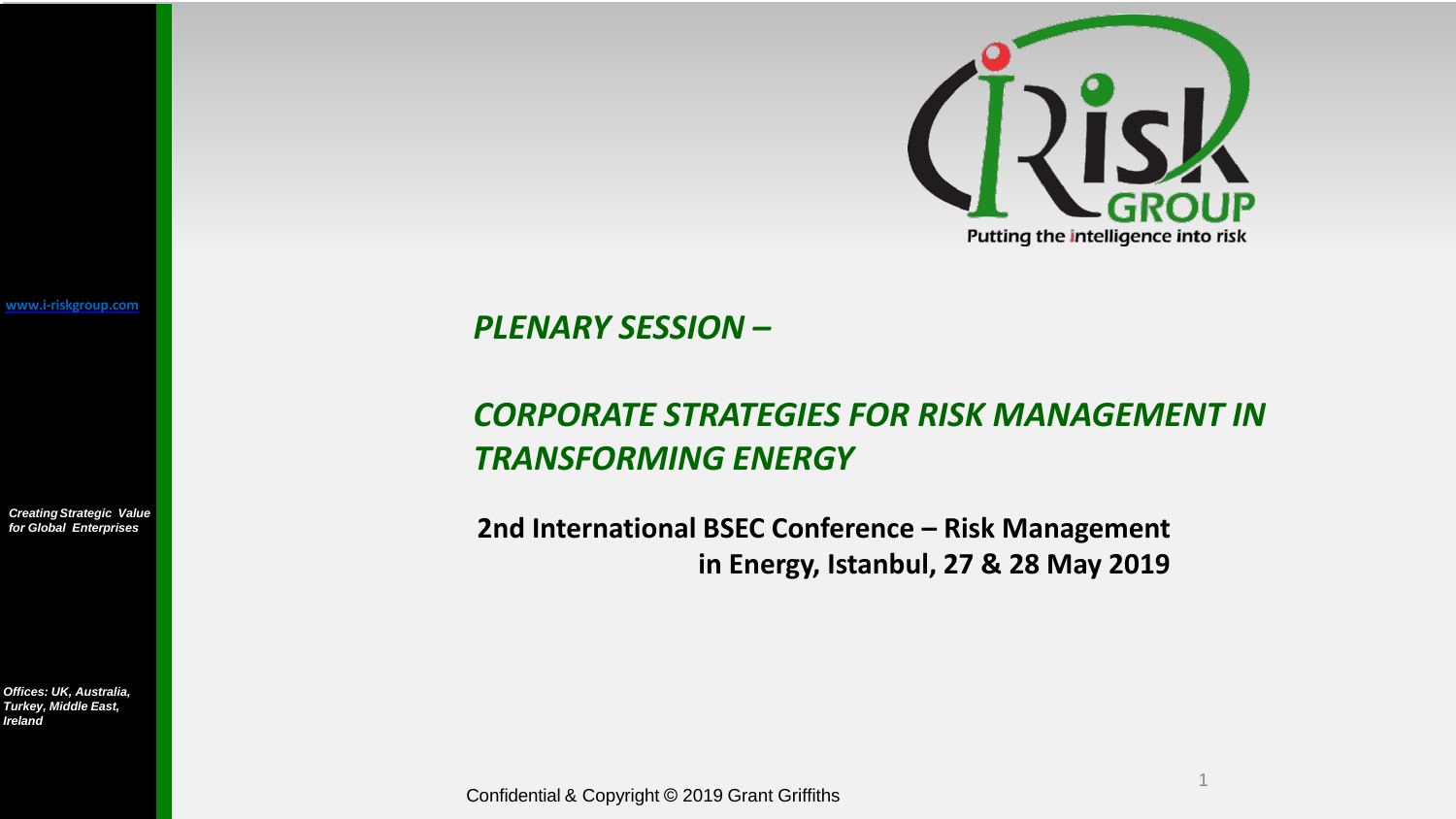# A Global Perspective



- Common themes and challenges across regions:
	- Tackling Regulation what role does Risk Management play in orchestrating success?
	- The need to drive better understanding of risk management and notably ERM
	- Risk Appetite it's important, but is it really understood?
	- Materiality
- Leveraging existing know-how and capabilities
- Identifying & understanding the gaps and how to close them!

#### **I-Risk Group**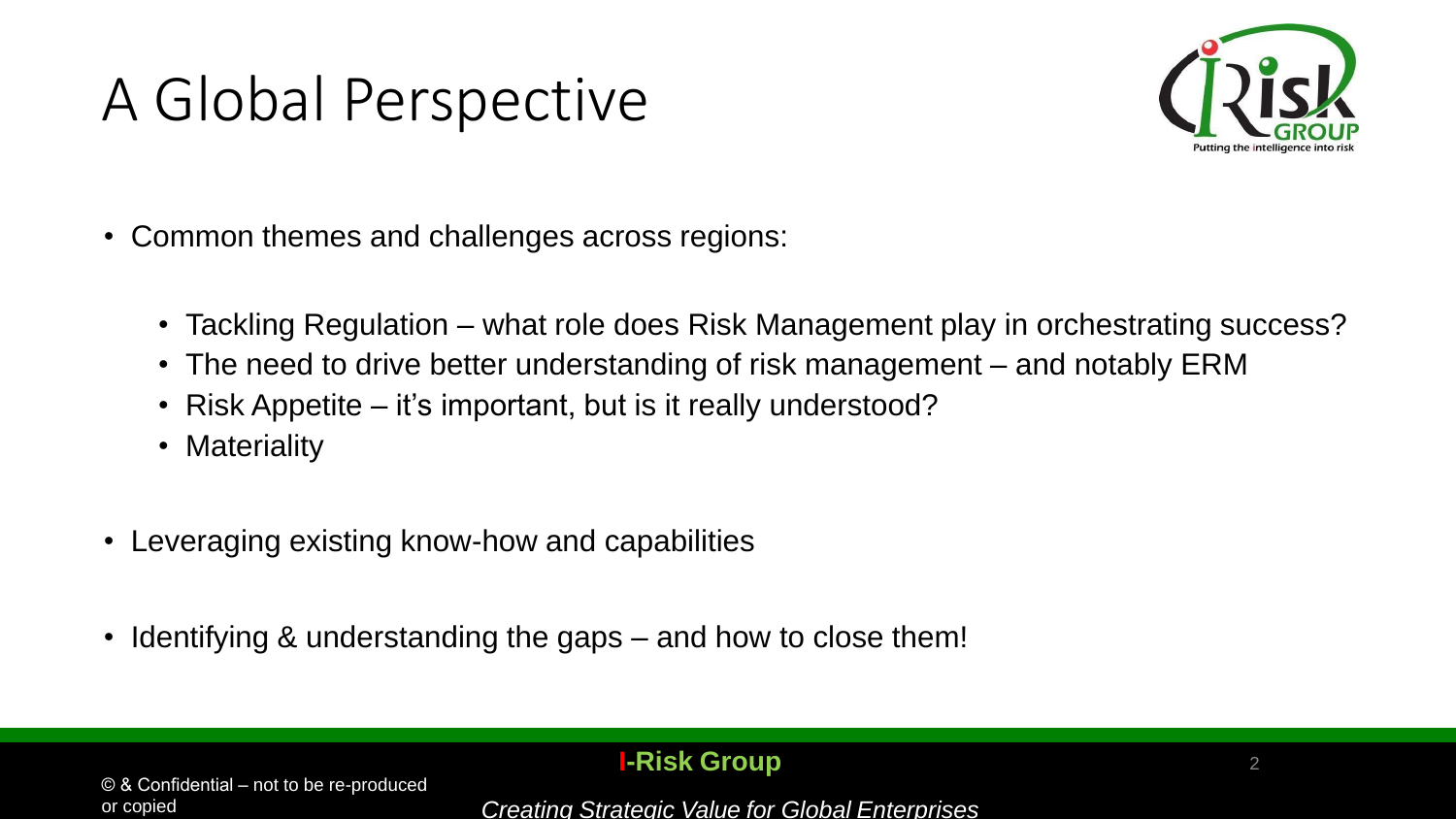# Addressing Energy Risk Issues



• IRM Research findings – key take-aways

*Risk Maturity across the industry: The Oil & Gas sector scored only three out of five*

*"… as problematic a lack of resources and a failure of the board to provide the right tone at the top."*

Extract from IRM O&G SIG research "Fuelling the Debate"

© & Confidential – not to be re-produced or copied

#### **I-Risk Group**

*Creating Strategic Value for Global Enterprises*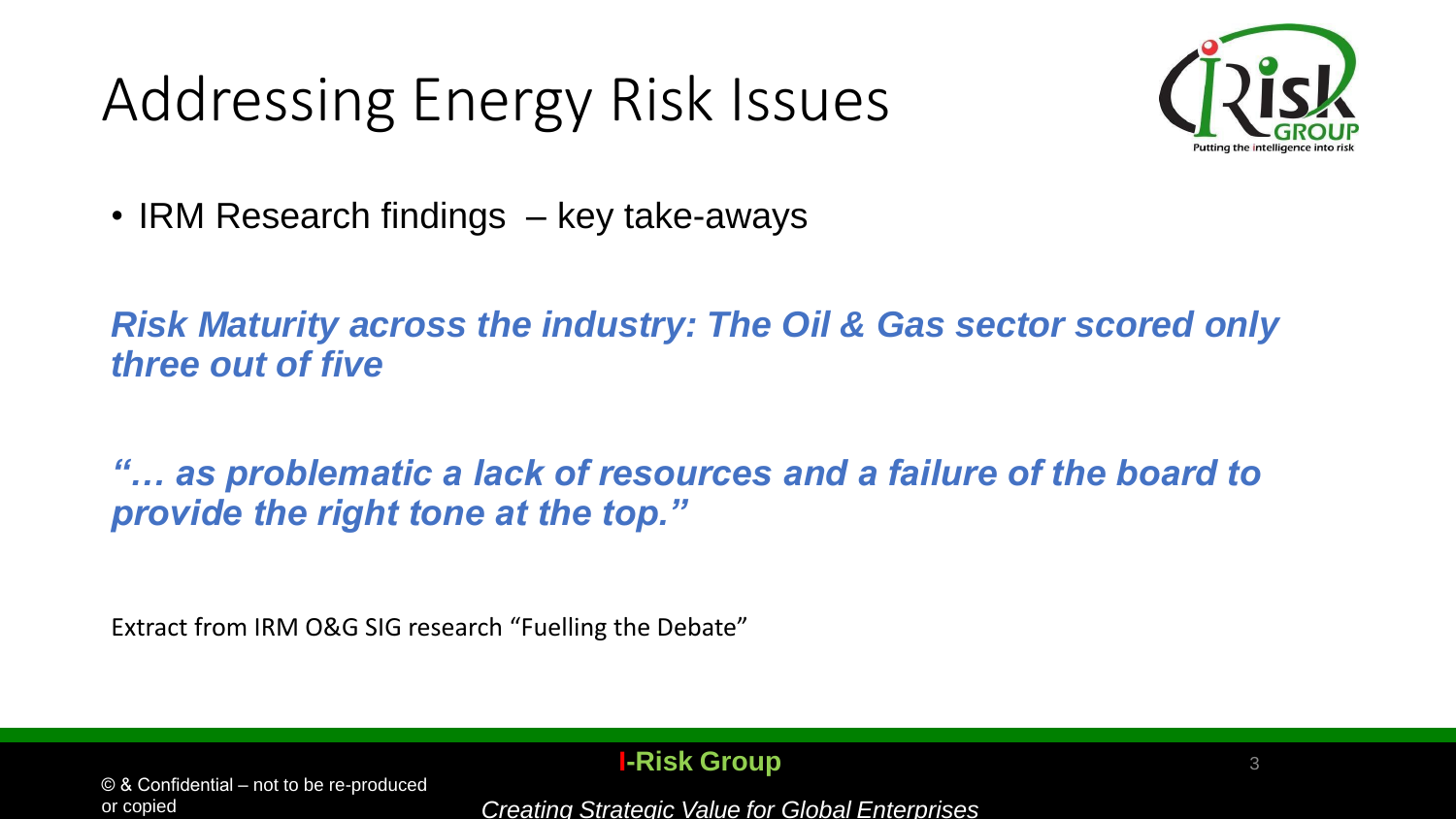# Risk - Focus Areas, next 3 years





Extract from IRM O&G SIG research "Fuelling the Debate"

© & Confidential – not to be re-produced or copied

### **I-Risk Group**

*Creating Strategic Value for Global Enterprises*